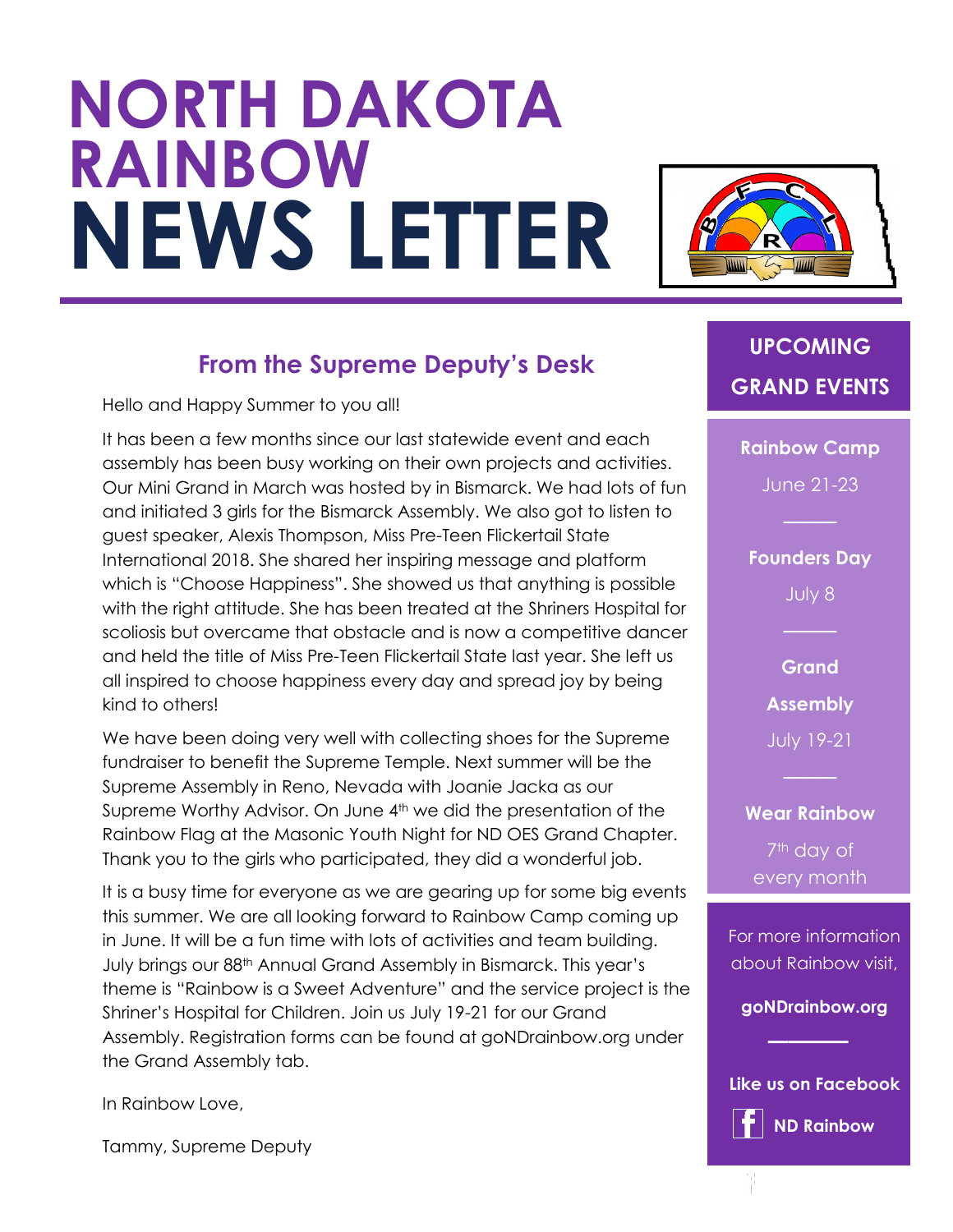

# Supreme SHOE DRIVE

The Rainbow Girls are collecting "gently" worn shoes e Rainbow Girls are collecting sometime.<br>to support renovations at the Supreme Temple to support renovations at the Supreme<br>(our International Headquarters in McAlester, OK).



### **Williston Assembly**

Williston Rainbow participated in the "Kids Day Out" event sponsored by the local day care providers. We gave away about 500 small bags of popcorn and 2 door prizes. We got names and phone numbers for about 25 girls ages 8-13 that we invited to a meet and greet. We also sold candy at the circus and made a few contacts for possible members. We have

collected a lot of shoes for the Supreme Assembly Shoe Drive, some have already been sent to Bismarck and the rest Will be brought to Grand Assembly.

#### **Bismarck Assembly**

Bismarck Rainbow has been very busy lately. We sold novelties at the Shrine Circus, walked in parades, and hosted our annual Mother's Day tea just to name a few events. These events are even more fun with all our new sisters who bring our active girl count to 16!

The most exciting thing that has happened is we have a Worthy Advisor. In May, Keanna Nation was installed as the first Worthy Advisor of Bismarck Assembly in approximately 3 years. Her theme is Lion King and her service project is the Miniature Horse Rescue and Kitty City. We're all excited and can't wait to see what Keanna does.



**Bismarck Assembly: Installation of Officers**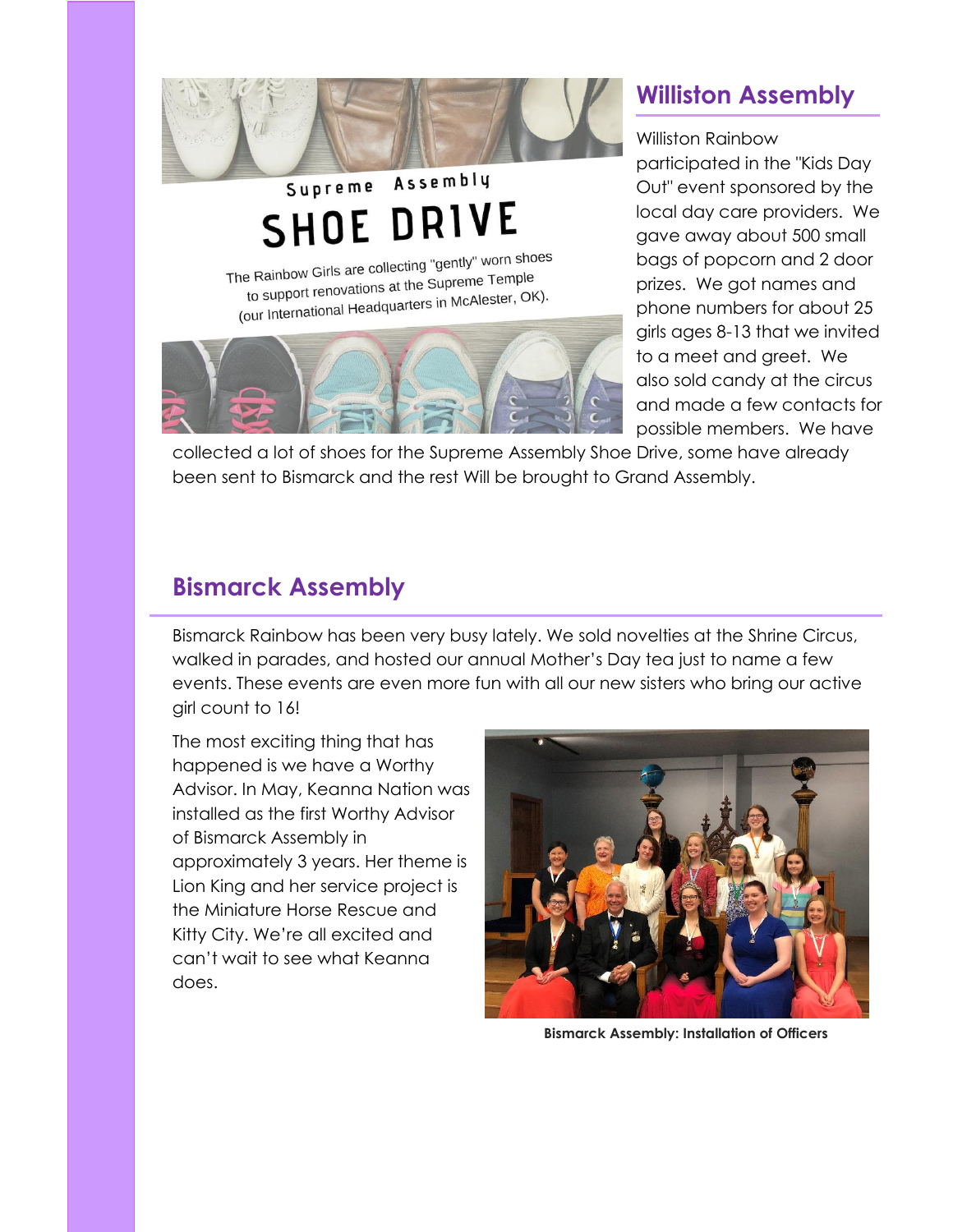#### **Fargo Assembly**

Throughout December Fargo Rainbow worked on tie blankets to donate to the homeless shelter to help them restock. At the beginning of January, we dropped off 20 blankets, they were so grateful. We purchased socks and decorated over 50 valentines to give to veterans at the VA. We helped the Mobile Nobles with their annual spaghetti feed. This year we worked the Shrine Circus with the help of a few prospective Rainbow girls, we all had a lot of fun. We are currently doing a drive to collect cat/kitten items to donate to Cat's Cradle, this will be going on until the end of May.

We have held a few prospect parties trying to gain interest for our pledge group. Our pledge meetings are on the first Sunday of the month at 4:00 PM, and the Rainbow



meeting follows at 5:00 PM. Our pledge group is for girls ages 6 and up, for anyone who is interested in Rainbow.

**Fargo Assembly: Selling Animal Crackers at the Shrine Circus**

#### **Grand Forks Assembly**

Grand Forks Assembly has been working on parts for Grand Assembly and brainstorming ideas for growing our group. We are going to try to have a table at the Farmer's market where we will sell jewelry that girls have made and hand out information on Rainbow and the Pledge Group. We worked the Shrine Circus where our Worthy Advisor, Olivia, was able to represent Rainbow alongside DeMolay. We have also been working with DeMolay to clean our jointly adopted stretch of highway.



**Grand Forks Assembly: Representing Rainbow at the Shrine Circus along with DeMolay**